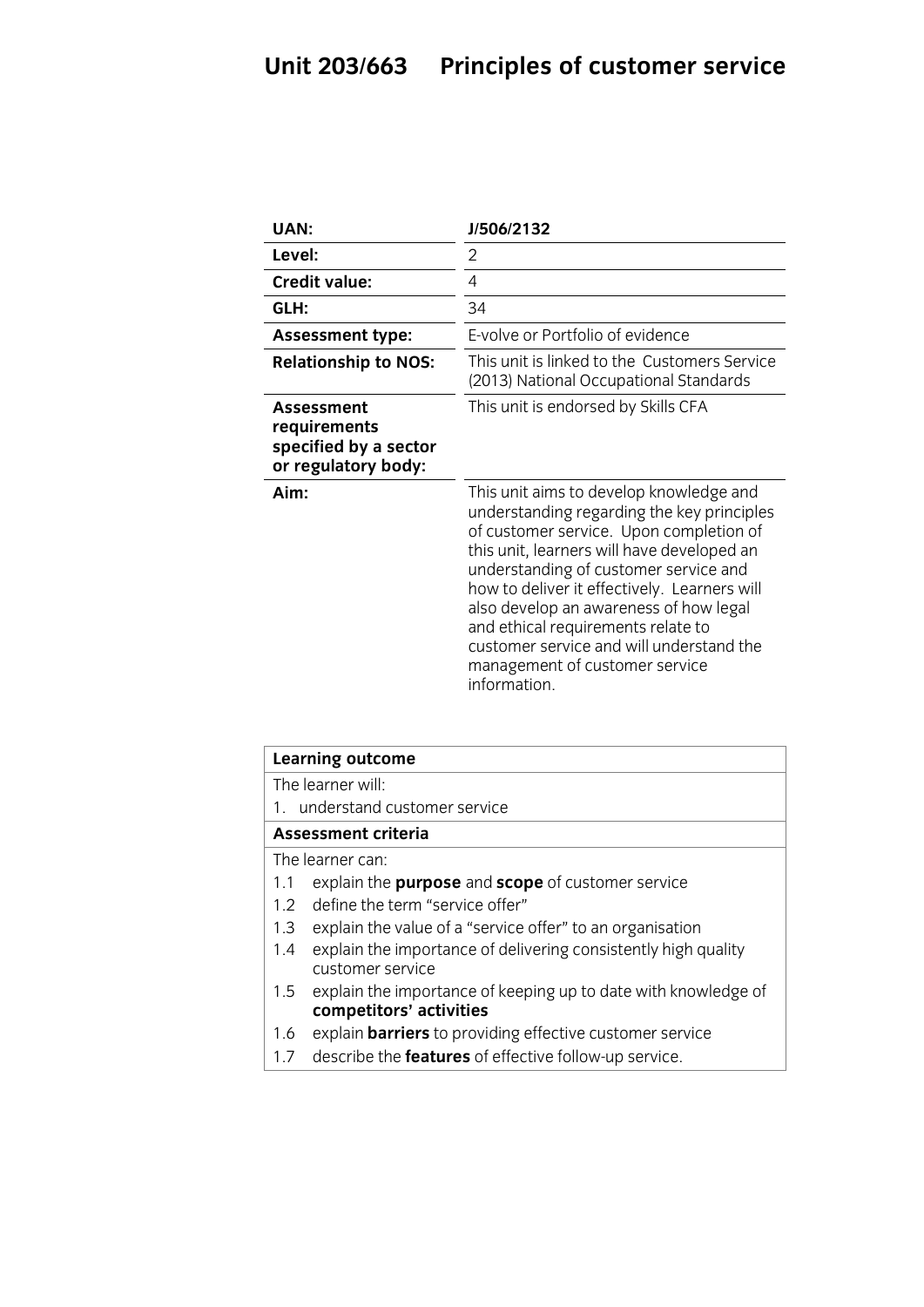## **Range Purpose**

- to ensure the needs and wants of customers are met by an organisation
- meeting customer expectations and ensuring satisfaction

## **Scope**

- what an organisation will offer in the way of customer service<br>• what the limitations are
- $\bullet$  what the limitations are<br> $\bullet$  laid out in the customer
- laid out in the customer charter

- new products/services
	- prices
	- advertising campaigns
	- $\bullet$  promotions

### **Barriers**

- **Barry Contract**<br> **Barriers** of authority<br> **Barry Contracts** 
	-
	- limits of authority<br>• lack of knowledge lack of knowledge of responsibility

### **Features**

- **Feature**<br> **Features**<br> **Features** 
	- help desk<br>• after sales
	- after sales guarantee/warranty/returns policy

## **Learning outcome**<br>The learner will:

The lundoversing 2. understand how legal and ethical requirements relate to customer

### Assessment criteria

The learner can:

- 2.1 describe how sales and consumer related legislation and regulations affect the delivery of customer service
- describe how health, safety and environmental legislation 2.2 describe how **health, safety and all describe how health, safety and all detail and all enduminglent**
- 2.3 explain how **ethical considerations** affect customer service
- 2.4 explain how **equality legislation** affects customer service
- 2.5 describe how **legislation** affects the use and storage of customer information. customer information.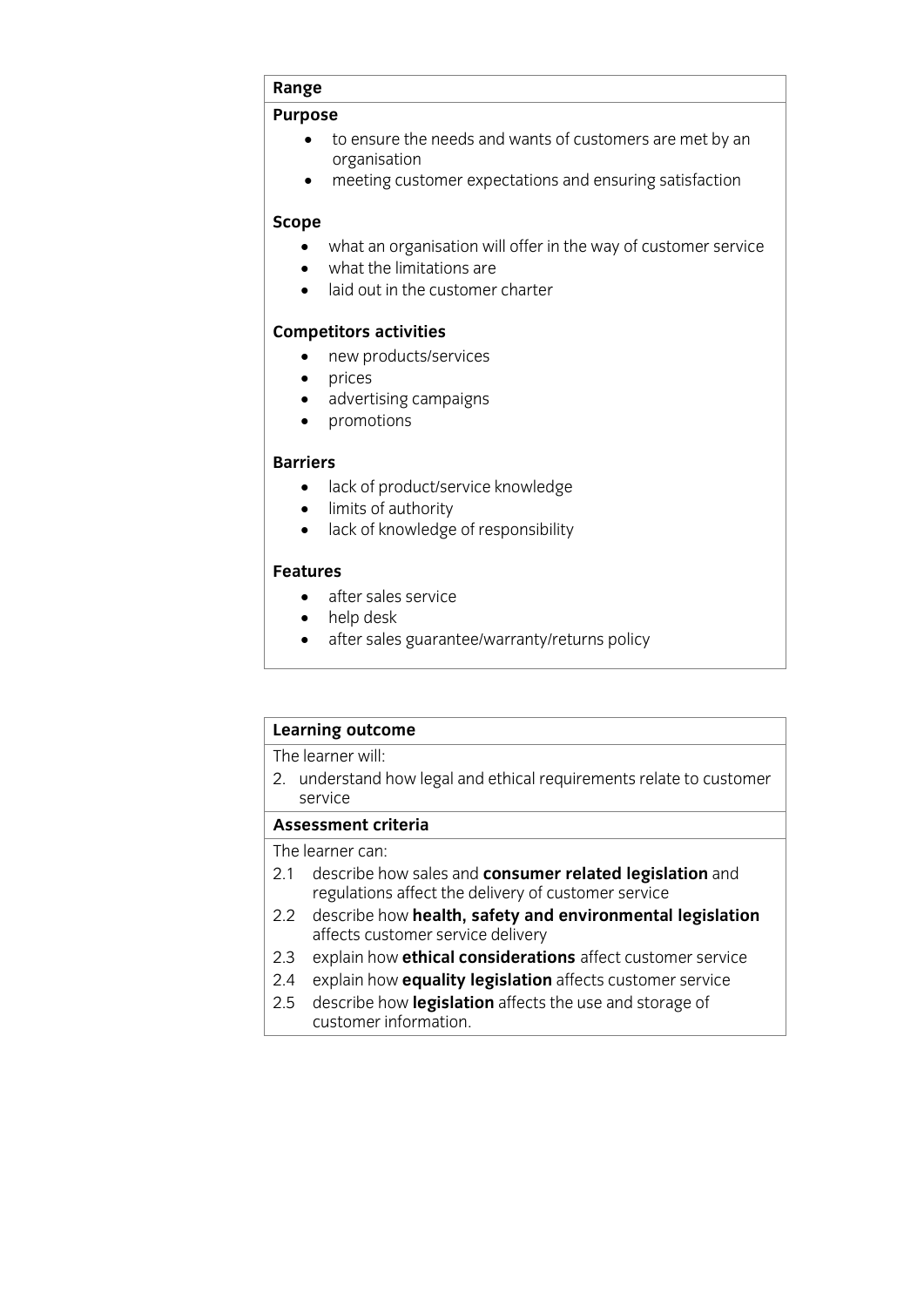### **Range**

- **Consumer-related legislation** Consumer Credit Act 2006
	- Misrepresentation Act 1967
	- Sale of Goods Act 1979 and 2002
	- Consumer Protection Act 1987
	- Trades Descriptions Act 1968

**Health and Safety at Work Act 1979** 

### **Ethical considerations**

- **Example 2**<br> **Courtesy**<br> **c** respect
	- respect
	- commitment<br>• honesty
	- honesty

• The Equality Act 2010

**Legislation** The Data Protection Act 1998

## **Learning outcome**<br>The learner will:

3. understand how to deliver effective customer service

### Assessment criteria

The learner can:

- 3.1 explain the difference between customers' wants, needs and their expectations
- 3.2 explain how to identify customers' needs and expectations
- 3.3 explain the importance of managing customers' expectations
- 3.4 explain how to **behave** in a way that meets customers' expectations
- 3.5 describe **techniques** that can be used to put **customers at**  $e$ ase and gain their trust
- $3.6$ explain the importance of following up actions and keeping 3.6 explain the importance of following up actions and helping<br>promises when delivering customer service promises when delivering customer service.

## **Range**

**Wants** • based on emotional factors<br>**Needs** 

• based on necessity

### **Identify needs and expectations**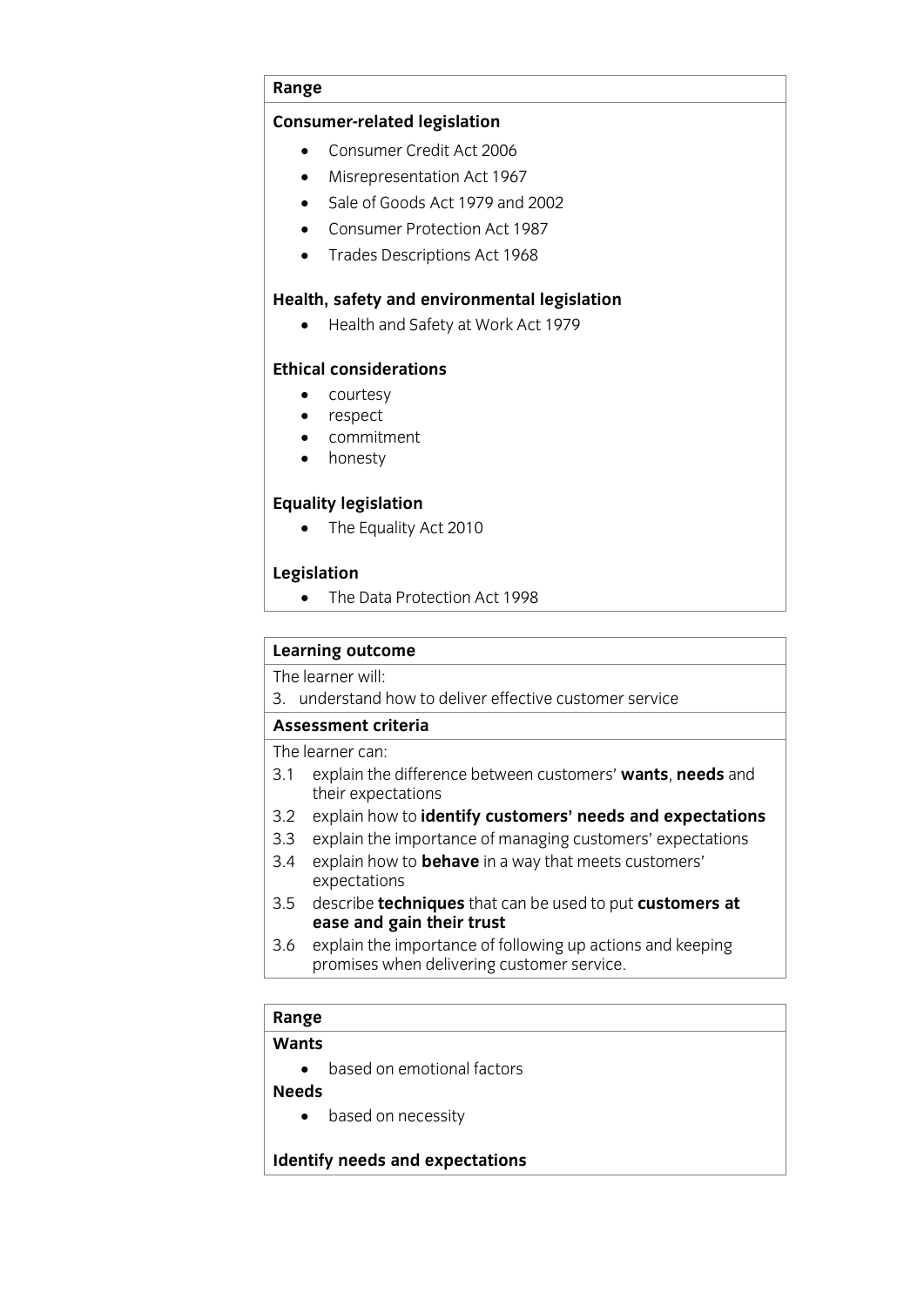- questioning eg open and probing to identify needs and<br>expectations and closed questions to confirm understanding
- expectations and closed questions to confirm understanding observe non- verbal cues eg body language

### **Behaviours**

- **BEHAVIOURS**<br> **b** offer a high standard of service
	- listen to customers
	- follow up issues
	- show knowledge of products/services
	- meet the standards of the organisation

- **Techniques put customers at the put customers of the set of the put of the put of the put of the put of the put of the put of the put of the put of the put of the put of the put of the put of the put of the put of the put** 
	- actively listen to them
	- show interest
	- be patient
	- check understanding<br>show respect
	- $\bullet$  allow questioning

- be honest<br>• show interest
	- show interest
	- use positive body language
	- be consistent
	- keep promises
	- show empathy

# **Learning outcome**<br>The learner will:

The results: This  $\frac{1}{4}$  . understand the management of customer service information

## **Assessment criteria**<br>The learner can:

- 4.1 explain how customer service information can be used
- 4.1 explain how **customer service information** can be used 4.2 explain the importance of **systems** to manage customer service
- information<br>exploin the 4.3 explain the uses of **systems** to manage customer service
- information<br>idontify the 4.4 identify the **features** of an effective customer complaints
- processe<br>docesibe 4.5 describe the **uses** of a customer complaints process.